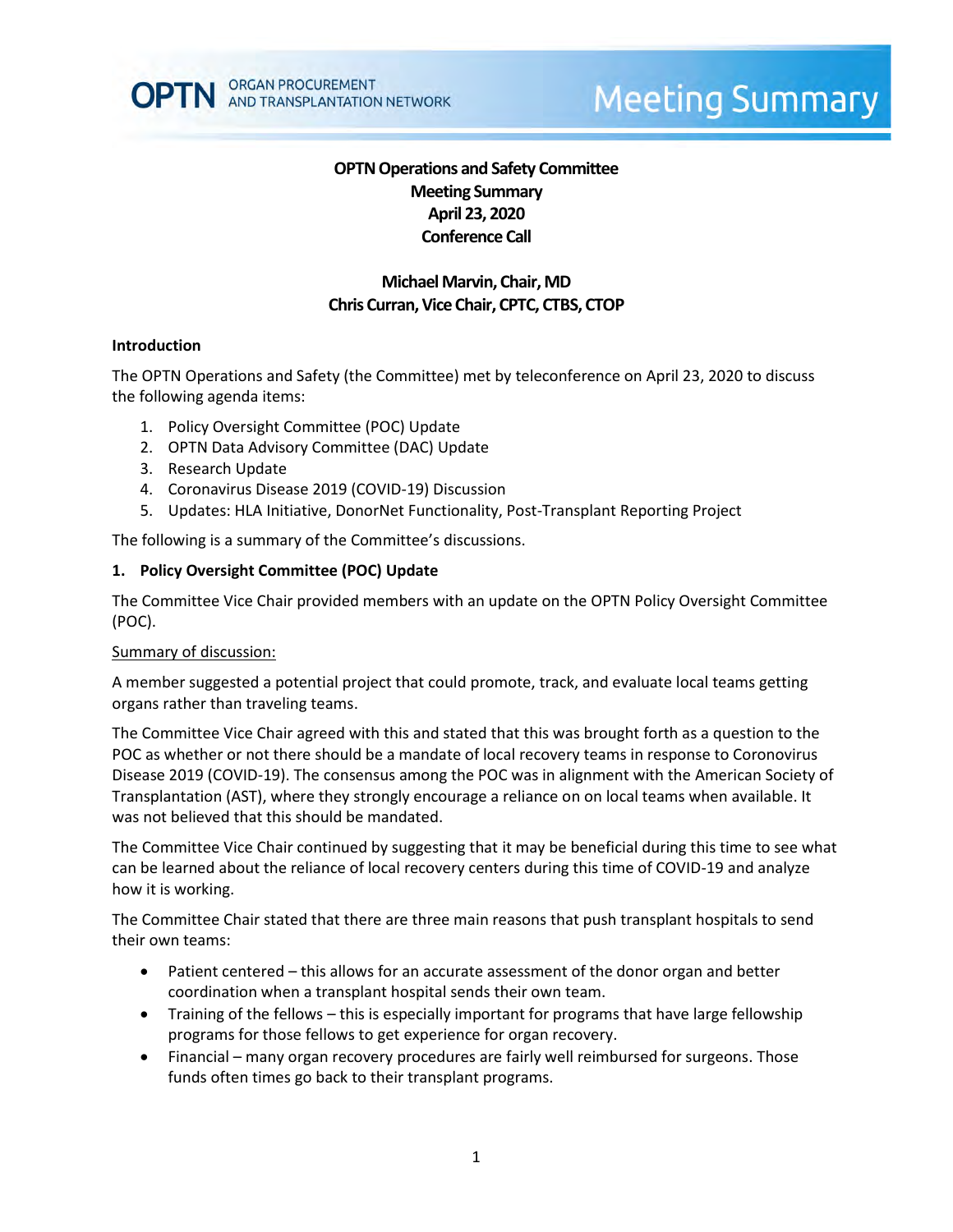The Committee Chair continued by adding that this is a multifactorial process and that to some degree, it does make more sense to have local teams recover organs as fast as possible.

A member added that in looking at the other side of finance, there comes a challenge when an organ is recovered locally and the accepting team feels there is surgical damage or some other issue. This poses the question of who is responsible for paying for that organ.

United Network for Organ Sharing (UNOS) staff clarified that during their April 3, 2020 meeting, the OPTN Executive Committee did consider this mandate and decided against it, deferring to guidance. Although a mandate was not pursued, the POC is in the process of developing a workgroup to discuss this topic in further detail to look at more specific detailed operational aspects of local recovery to determine if any projects or initiatives should be worked on. There will be Operations and Safety representation on the workgroup which members were encouraged to volunteer if they were interested.

# Next Steps:

 Workgroups will be developed by the POC on topics related to efiiciency in allocation. Operations and Safety will have representation on these workgroups as they become developed.

# **2. OPTN Data Advisory Committee (DAC) Update**

UNOS staff provided the Committee with an update on the OPTN Data Advisory Committeee (DAC).

## Summary of discussion:

Members reviewed the new required for projects that involve data collection or modifications to data fields. The DAC will collaborate with the Committee on any data related projects, such as the broader distribution data collection project the OSC plans to continue developing.

There were no comments or questions.

## Next Steps:

The DAC will be updated on any developments of OSC projects that involve data collection.

## **3. Research Update**

The Committee reviewed and discussed the January 1, 2016 – December 31, 2019 Patient Safety Data.

#### Summary of discussion:

The Committee Vice Chair asked if there was any data regarding transportation events that led to loss of an organ. UNOS research staff clarified that based on the data currently, there was 1 transportation event for non-recovery of an organ, and 10 for discard of an organ.

The Committee voiced concern that these issues are vastly underreported. A member asked if there was a change in practice tha would result in an increased number in the data. UNOS research staff will follow up on this. The Vice Chair stated that the data appears to show a downward trend, but it would be valuabe to know what the true number is.

A member stated that the data including categorization of the data, there showed a decrease. UNOS research staff clarified that the current categorization of the data is representative of the data from the first half of 2019 (data ending in June). UNOS staff will share June 2019 – December 2019 categorizations when they are ready.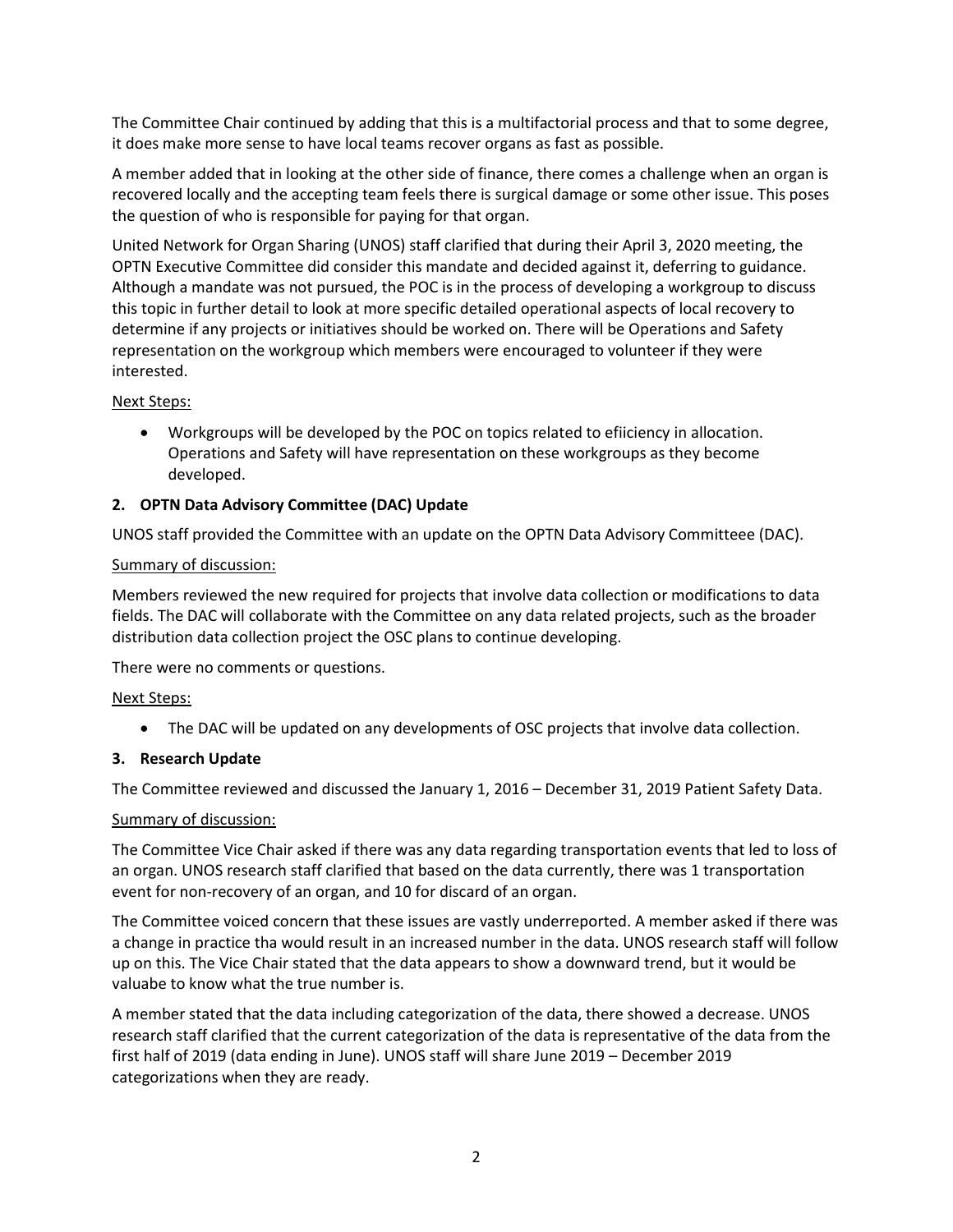The Committee Vice Chair asked in regards to the testing cases, are any of them related to blood type determination issues? UNOS research staff will follow up on sub category testing.

The Committee Vice Chair continued by asking if there will there be a shift in the blinding of data so the committee can have more insight. Has there been any more movement on this issue? UNOS staff clarified that there was some discussion about the possibility of doing this but will follow up on the specificity of reporting and how particular cases would be selected for review and what that would look like.

A member asked if increase in volume being shown in 2019 included non-events (reports that are nonreportable). UNOS research staff confirmed that this did include reports of non-events. The member continued that including these reports would cloud the data and asked if this information may be removed. UNOS research staff will follow up on this.

The Committee then reviewed and discussed the extra vessel monitoring data. The Committee Chair commented that in looking at the data of extra vessels reported after 21 days from the donor recovery date, it would help to see what percentage, for example, was greater than 30 days. In looking at the 2.5%, it may show that a good percentage of this is due to a reporting being done 22 or 23 days from the donor recovery date and it may not be as significant.

The Committee Vice Chair commented that this brings up the issue of date of donation, which had been passed off to the OPTN Data Advisory Committee (DAC) to address but had not heard back on a resolution to that discrepancy. Is the percentage related at all to the discrepancy between the donation date being captured by UNOS versus the actual date being the cross clamp date. UNOS staff will follow up with DAC on their status of addressing this.

The Committee Vice Chair continued by stating that it would be valuable to know the disposition of the vessels that were sent to another transplant program. This may need to be discussed further to determine if this is a potential project.

The Committee then reviewed the TransNet dashboard data. The Committee Vice Chair commended all who were involved in the successful work on TransNet.

There were no additional comments or questions.

# Next Steps:

- UNOS research staff will follow up on inquiries regarding the data presented.
- UNOS staff will follow up with DAC for further information on clarification of the definition of the date of donation and the accuracy of this being reported in the data.

# **4. Coronavirus Disease 2019 (COVID-19) Discussion**

The Committee discussed their experiences, challenges and best practice measures taken in response to the COVID-19 crisis.

## Summary of discussion:

A panel consisting of representatives from the OPTN Ad Hoc Disease Transmission Advisory Committees (DTAC), OPTN Organ Procurement Organization (OPO) Committee, OPTN Kidney Transplantation Committee (Kidney Committee), and the Thoracic Organ Transplantation Committee (Thoracic Committee), provided insight on best practices and challenges among transplantation processes amid the COVID-19 pandemic.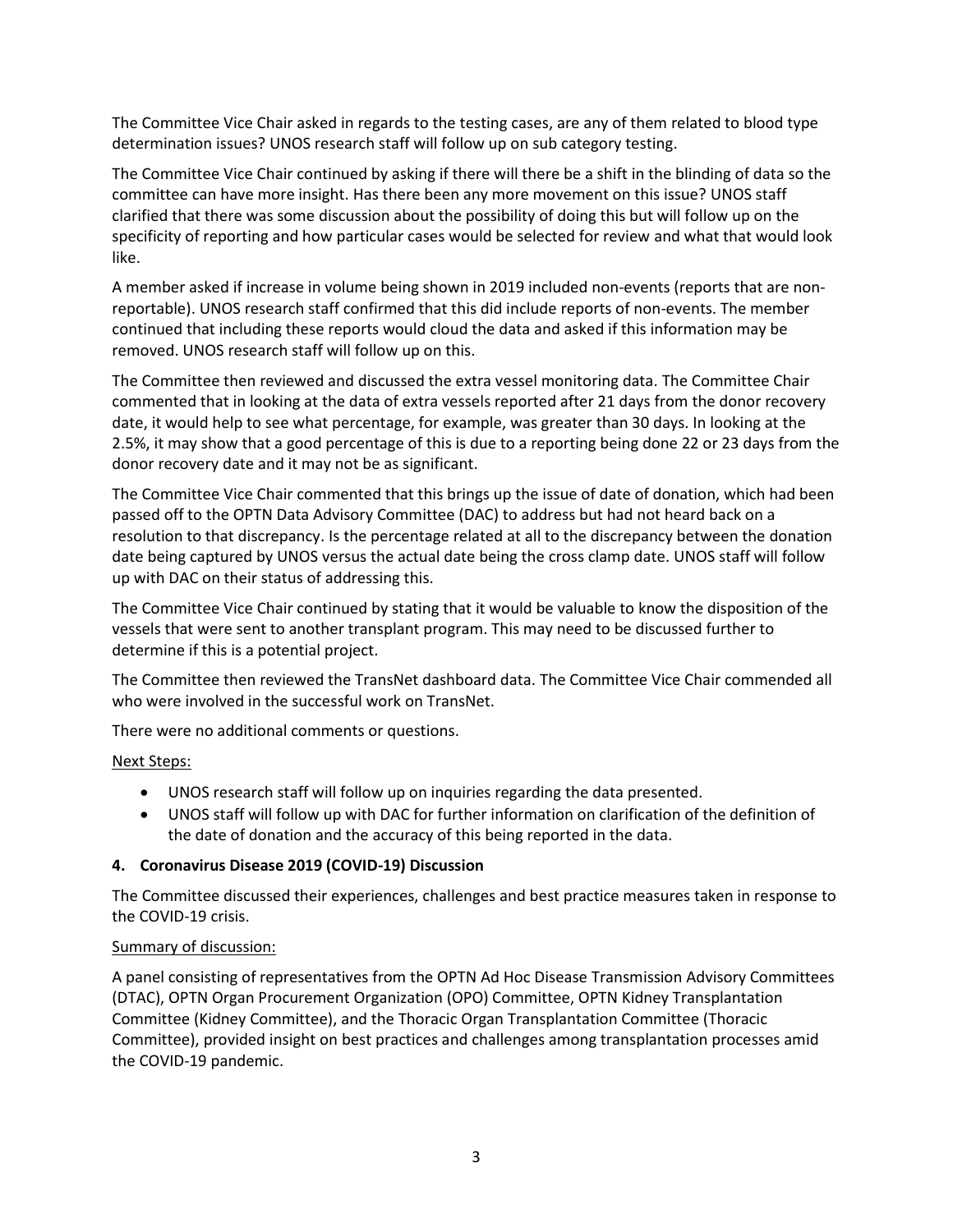The Committee Chair asked the panel what they have observed at their respective programs. One of the panelists stated that their living donor liver and kidney programs were shut down in March. Their program is still doing selective deceased kidney, liver and heart transplants.

The Committee Chair asked the panel if there were any post-transplant patients seen developing COVID-19. One of the panelists stated that at their program, they have observed this. From data being tracked from their respective program, there were a little over 100 patients who developed COVID-19. Not all of these patients had been hospitalized; about 30-40 of these patients have been hospitalized. The biggest learning curve of this disease is that COVID-19 is not a linear disease and very unpredictable. There has not been a specific pattern being observed as to whether patients who were close from post-transplant vs. patients further out from post-transplantation in developing the disease.

Another panelist asked if the patients who were not doing well had other factors that may have been able to help predict their development of the disease, such as diabetes, cardiovascular disease and lung disease. The panelists confirmed that these cormobidities can play a role.

A member asked the panelists if a patient is stable on dialysis, and they are in a hospital where COVID-19 is not prevalent but does exist, is it more risky to transplant or have the patient remain in kidney failure and on dialysis?

A panelist stated that in New York, every program has different processes and protocols in place. At their respective program, some selective kidney transplantations are done depending on the receipient. There is a policy they have in place where candidates are screened before transplant. The candidate would have to have a negative COVID-19 screen within 24 hours of transplantation. They have the ability of a turnaround time of  $8 - 12$  hours as well as a rapid test that comes back within an hour. Additionally, their program has non COVID-19 units both pre and post-transplant.

Another panelist stated that one of several considerations in transplantation is the risk of death on the waiting list and the risk of the patient receiving a suitable offer in the near term future. If a patient is having significant complications, the risk of coming into the hospital, maintaining isolation, and doing pre-transplant screening of the donor and recipient may be less than being in the community and having ongoing risks of potential exposure that is unrecognized.

A panelist added that this is often dictated by the prevalence in each community. Fortunately, there is increased testing being done which allows it possible to gauge the local prevalence down to the county level and sometimes even within some of the individual hospitals. This also allows to gauge what resources are available based on the proportion of hospital admissions.

The Committee Chair asked about the latest data on the effectiveness oof hydroxychloroquine. A panelists stated that based on current literature, it is not believed that hydroxycloroquine is effective. There are some studies currently being done, which will have some additional data to provide more information.

Another panelist stated that testing availability is still very limited, but there are more tests being approved by the Food and Drug Administration (FDA). The Committee Chair asked if OPOs have been partnering with hospitals for testing.

A panelist stated that their program in New York has weekly calls with their partnering hospitals to help with expediting testing of their donors. Another panelist stated that in the Midwest, this has been more difficult based on the testing capacity at their partnering hospitals. The situation is getting better, but it is still challenging for OPOs.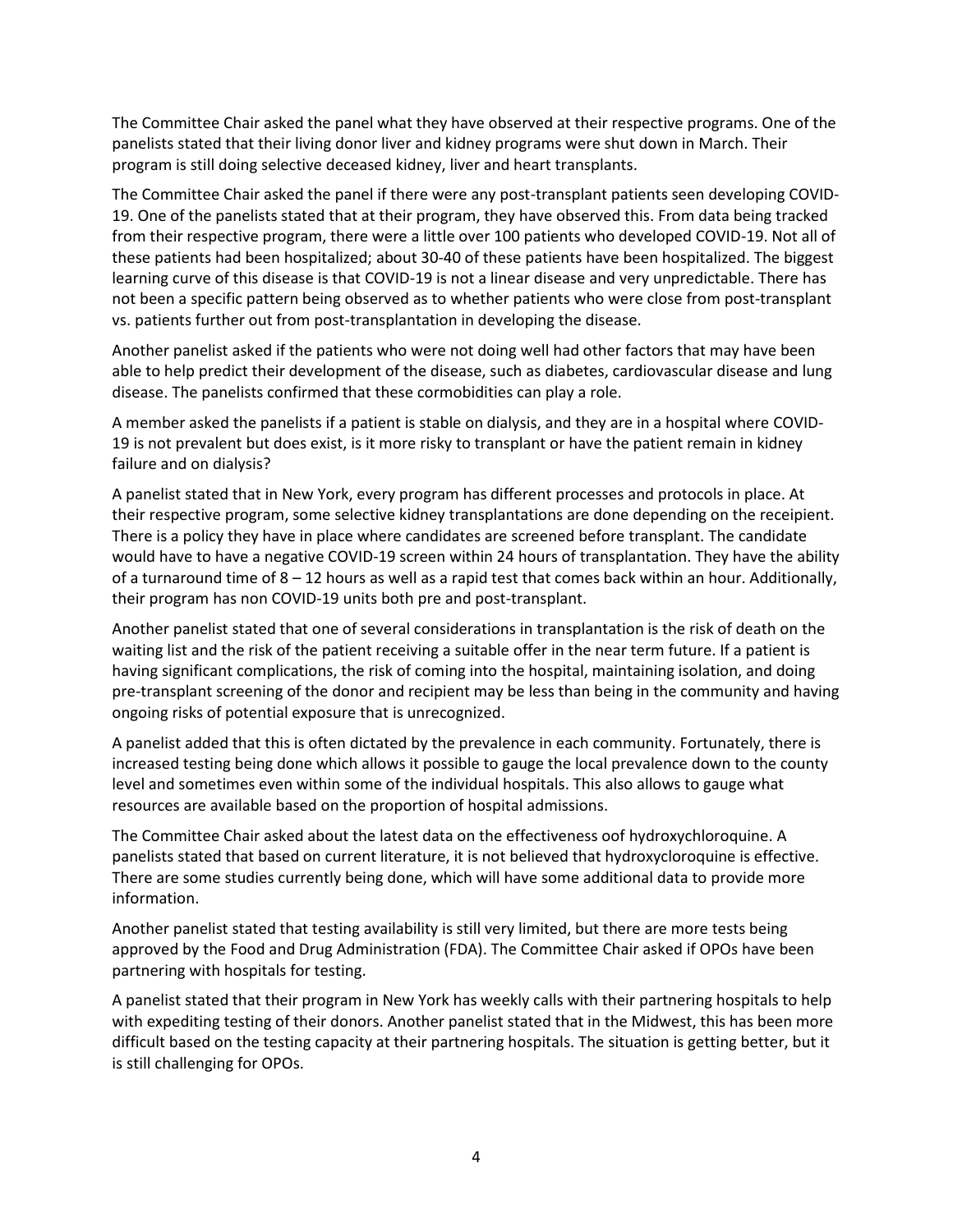A panelist stated that within the last week, there was a townhall by the Association of Organ Procurement Organizations (AOPO) where all of the OPOs were reporting they have been able to get testing donor testing done 100% of the time without much problem. The biggest challenge has been turnaround time; many reported that it still takes about 12-24 hours for results to come in.

The Committee Chair asked the panel if there are more false negatives than is being realized. A panelists confirmed that this does exist and that it is a concern. Some of this does depend on how the specimen was collected, the sensitivity of the assay that is being used, and other factors related to testing methods.

Another panelist stated that there have been several cases that have come to DTAC for review. None of the cases have been fully adjudicated at this point in time. From what has been observed, there has not been any definitive transmission episodes, but they are still being fully evaluated. The Centers for Disease Control and Prevention (CDC) is also involved in all of the cases that are being investigated at this point in time.

A member asked if there has been any transmission being observed due to surgery to surgeons and staff? The panelist stated that there was a case where a transplant surgeon contracted COVID-19 from an asymptomatic living donor. It was thought that the donor was asymptomatic at the time.

Another panelist added that there has been guidance from the surgical societies. A lot of the comments from the surgical societies has been around the airflow and aerosolicized procedures done in the operating room. Additionally, it is being strongly recommended that only essential personnel be in the operating room during procedures such as bronchoscopies and extubations. At their respective program, it is mandatory for all medical personnel to wear N95 masks for aerosolization procedures.

The panelist continued by asking what should be done with a donor who in the past has been COVID-19 postivie. Additionally, as testing becomes more available, is there a sense of the role of antigen testing in the post-transplant population.

A panelist stated that there are a few commercial labs that would be providing serology testing soon. There is a question of how specific, sensitive, and clinically relevant the tests are.

Another panelist stated that at the moment, there is not enough information to say what should be done with a donor who has been COVID-19 positive in the past. At this point in time, it is easier to say that a donor who is PCR positive, this would be a donor that would not be found acceptable. Additional data would be needed to evaluate this further.

UNOS staff asked if a lack of eligible donors or risk aversion around potential exposure of donors that may be driving this a decrease in donors. A panelist stated that their hospital emergency room utilization has gone down 48%. Another panelist stated that among pediatric institutions, the emergency rooms were down 70% and inpatient has been down 50%.

A panelist added that with more people staying at home has decreased the risk behaviors that may lead to donation. There is also reluctance for people to seek medical care for other conditions which may mean that people are not making it to the hospital in time to become donors. Another panelist stated that this also is dependent on location.

Another panelist commented that due to the complexities and limitations of visitation in the hospital, there has been an increase in telephonic approaches with donor families, which is not yielding the same number of donors as a face to face encounter would.

A member asked what is being done with recipients who have tested positive for COVID-19 in the past. A panelist stated that at their respective program, there has been stratification based on how acutely a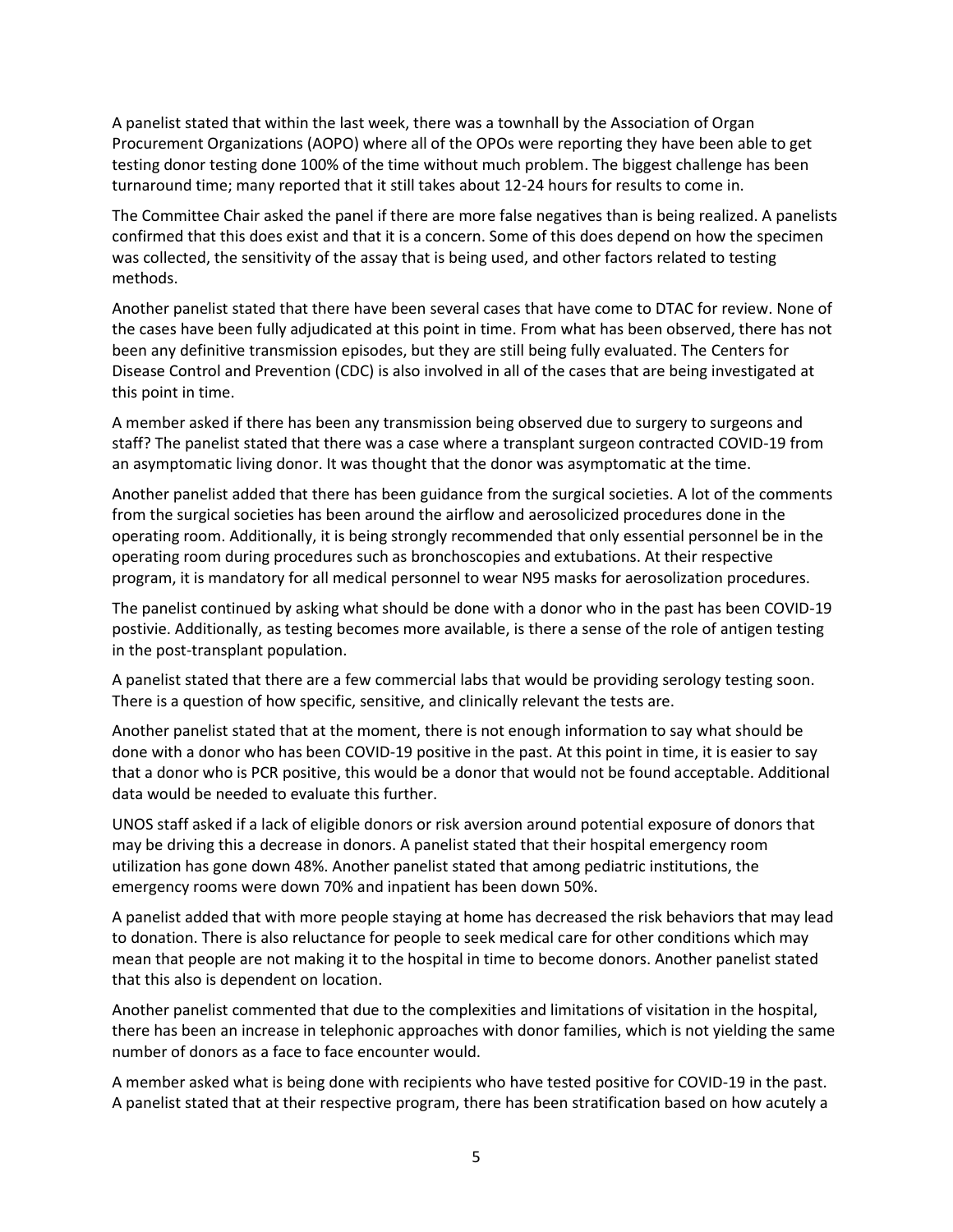patient requires an organ. For patients who tested positive and are stable at home would have a waiting period of 28 days before placing them back on the list. Another panelist added that some emerging data has shown that people with the infection may have longer periods of Polymerase Chain Reaction (PCR) positivity that would need to be handled on an individual basis.

The Committee Vice Chair commented that programs have different practices for testing as there is no consistency currently about how to evaluate asymptomatic candidates and donors prior to transplant for COVID-19. Is there any plan to provide some guidance to have more consistent practices among programs?

A panelist stated that due to the amount of regulatory oversight, by the time the approvals would come, there would be new data which would make that guidance out of date. After a great amount of discussion, the American Society of Transplantation (AST) took on being the lead in trying to help provide some guidance. This information is updated as frequently as possible.

UNOS staff added that from the OPTN has launched a COVID-19 focused collaborative forum that will be available during the duration of the pandemic. The information that is provided in the forum will help the OPTN in the development of guidance or additional policy actions. Members were encouraged to provide any topics that the OPTN should discuss further and consider addressing.

A member asked if there has been any discussion from the UNOS standpoint on how programs will be reviewed within this period. UNOS staff clarified that the OPTN Membership and Professional Standards Committee (MPSC) has put out a statement regarding being mindful and use common sense when it comes to reviews. It is not accurate to say that monitoring will not occur during this crisis but the MPSC will evaluate all the reviews using clinical judgment taking the current situation into consideration.

The Committee Vice Chair asked if a decision was made on the imminent or ineligible definition and how COVID-19 donors would be classified. UNOS staff clarified that there is still discussion on this and at this time, it is being suggested that OPOs use their best judgement of utilizing the policy.

There were no additional questions or comments.

## Next Steps:

 UNOS staff will follow up with the Committee to provide resources mentioned in the discussion for more information on COVID-19.

# **5. Updates: HLA Initiative, DonorNet® Functionality, Post-Transplant Reporting Project**

The Committee was updated on the status of pending IT projects.

## Summary of discussion:

## HLA Initiative

Currently, the project is pending until the completion of Board approved projects by the Histocompatibility Committee.

The Histocompatibility Committee have been on three projects that have to be completed before the HLA initiative is worked on. The Committee has just completed an API project. The Histocompatibility Committee is now working on an OPTN Board project. The last project is a customer innovation project.

## DonorNet® Functionality

Currently, the project is pending until the completion of a DonorNet® Mobile project.